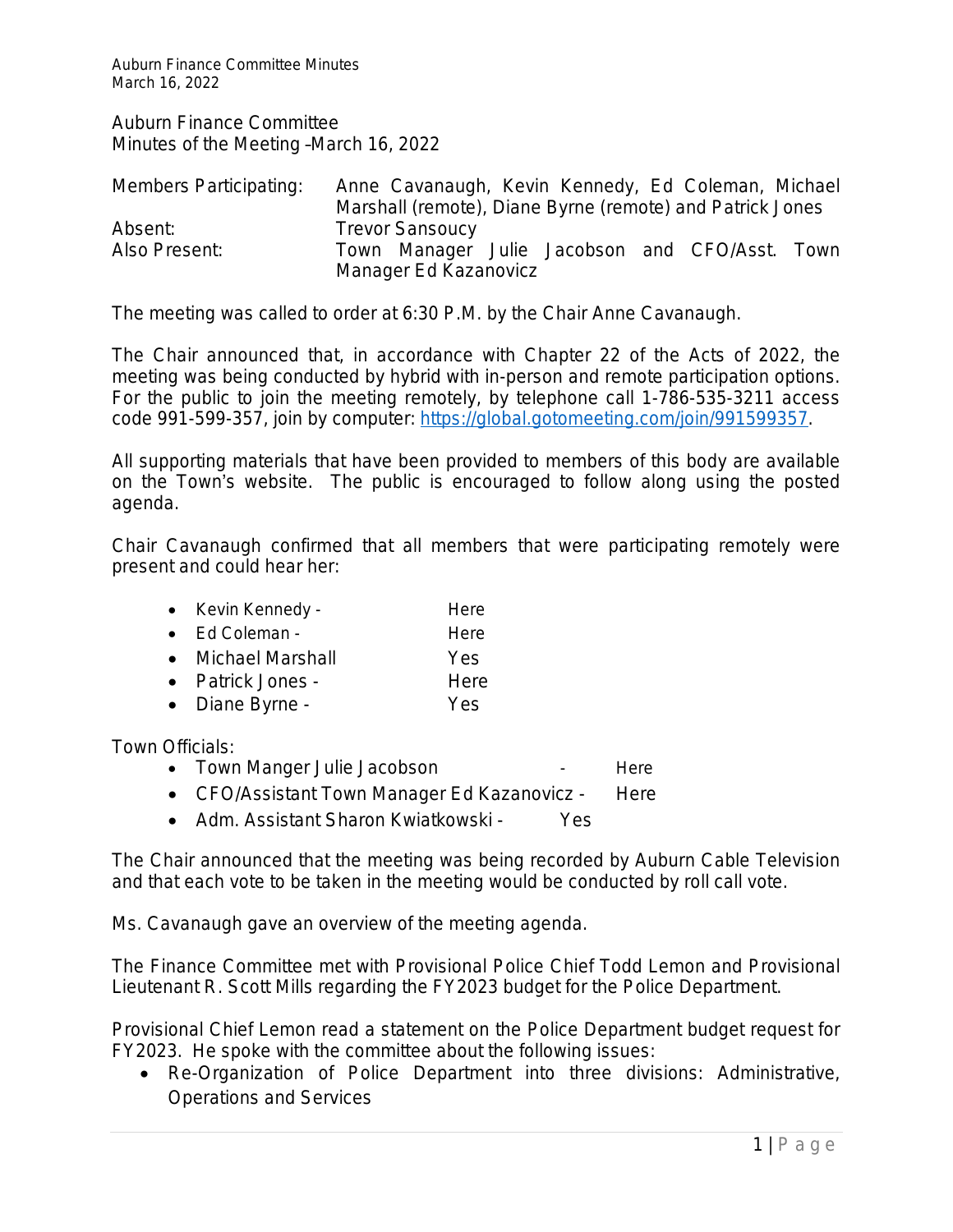Auburn Finance Committee Minutes March 16, 2022

- Addition of Deputy Police Chief Position and Salary
- Assessment Centers for Police Chief, Deputy Police Chief, Lieutenants, **Sergeants**
- Building and Grounds Repairs ongoing issues with HVAC systems
- Quinn Bill
- Court Time
- Staffing Levels
- **•** Utilities
- Police Details

The Finance Committee voted to recommend approval of a total budget appropriation of \$5,080,225.00 for #01210 Police Department, as presented in the recommendation of the Town Manager (Motion made by Mr. Kennedy; motion seconded by Mr. Coleman) roll call vote: Mr. Kennedy, Yes; Mr. Coleman, Yes; Mr. Jones, Yes; Mr. Marshall, Yes; Ms. Byrne, Yes; Ms. Cavanaugh, Yes – passed 6 to 0.

The Finance Committee reviewed the CIP for the Police Department. Provisional Lt. Mills provided information on the status of police vehicle purchases.

Deputy Fire Chief Glenn Johnson was participating for the FY2023 Budget for the Fire/Rescue Department.

He discussed the following items with the Committee:

- Proposed new position of a part time secretary to start in April of FY23 to help with increased workload
- Increased Mutual Aid calls
- Decreases in Overtime and Training to Offset Professional Development
- Ambulance Collections- \$1,075,000.00 will go toward FY2023 Budget

The Finance Committee voted to recommend approval of a total budget appropriation of \$3,641,407.00 for  $\frac{\text{\#01220}}{\text{Fire/Rescue}}$  Department, as presented in the recommendation of the Town Manager (Motion made by Mr. Kennedy; motion seconded by Mr. Coleman) roll call vote: Mr. Kennedy, Yes; Mr. Coleman, Yes; Mr. Jones, Yes; Mr. Marshall, Yes; Ms. Byrne, Yes; Ms. Cavanaugh, Yes – passed 6 to 0.

The Finance Committee reviewed CIP requests from the Fire/Rescue Department for vehicles and equipment.

The Finance Committee reviewed the budget request for  $#01291$  Emergency Management Department.

The Finance Committee voted to recommend approval of a total budget appropriation of \$17,500.00, as presented in the recommendation of the Town Manager (Motion made by Mr. Kennedy; motion seconded by Mr. Coleman) roll call vote: Mr. Kennedy, Yes; Mr. Coleman, Yes; Mr. Jones, Yes; Mr. Marshall, Yes; Ms. Byrne, Yes; Ms. Cavanaugh, Yes – passed 6 to 0.